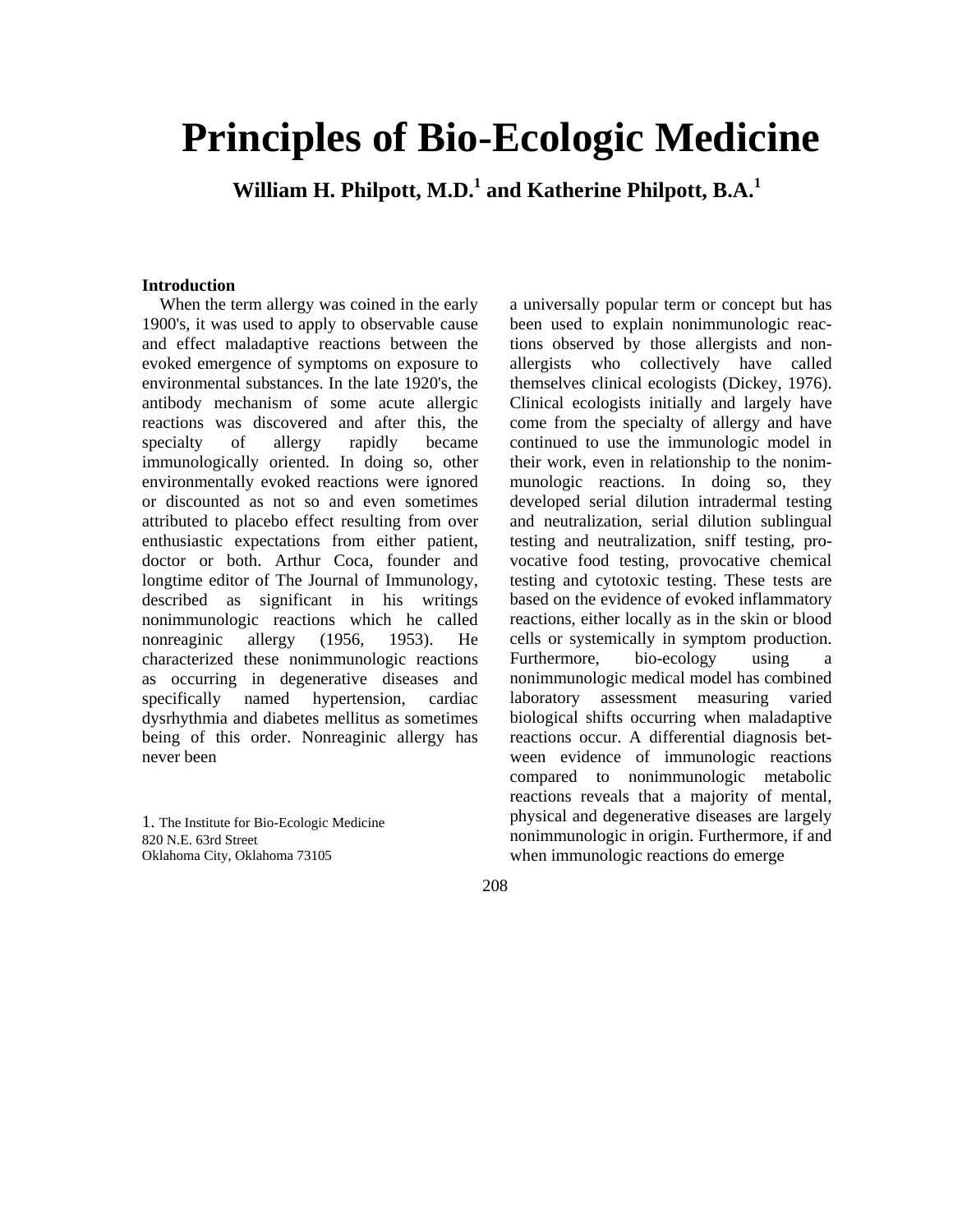in the degenerative disease process, they usually are secondary to a more primary metabolic disorder.

To understand the degenerative disease process, there is a need to contrast the law of parsimony with the General Adaptation Syndrome (GAS) as outlined by Hans Selye (1956). The law of parsimony proposes a single cause of each specific disease. The GAS proposes multiple stressors disordering multiple metabolic functions coalescing into a disease syndrome named according to the organ system affected. From my observations, I have concluded that infections such as causing epidemics, specific toxins and so forth can have single causes for the disordered state but that by and large mental and physical degenerative diseases occur according to the postulated GAS. More progress is made in understanding the disease process by the process of examining for multiple stress factors than by being satisfied with trying to find a single factor. It has been a deterrent to progress to assume a necessity of finding a single cause for each disease symptom complex.

In the mid 1960's, I began to question, as many others have done, the assumed psychological origin of schizophrenia. With the help of Martin Rubin, Ph.D., Biochemist, I began to use laboratory assays to examine for metabolic disorders, nutritional deficiencies, metabolic errors and so forth. This search led me to be a consultant to a boarding school for youth who had disorders in the areas of learning, emotional and social. On these youth, I was using a chemical survey. At the same time, Sol Klotz, M.D., Internist-Allergist, was doing a traditional skin testing allergy survey. He proposed to me that some of their behavior disorders may relate to maladaptive reactions to environmental substances, especially food. We both considered that the first question to be answered related to the validity of symptom provocative testing. To answer this question, two double-blind studies were done (Klotz, 1976). A comparison between distilled water and food extracts was made. These turned out to be highly significant positive studies. This gave me the courage to proceed with provocative testing, using the method of a four to six day period of avoidance followed by

exposure to single test food meals which revealed a high percentage of cases in which major mental and physical symptoms diminished or disappeared within the five days of avoidance and reemerged in response to the test meals of single foods. Even in the diagnosed emotionally ill cases, percentage wise physical symptoms were more frequent than mental symptoms. What had heretofore been considered somatization in schizophrenia was now observed to usually be caused by maladaptive reactions to foods, chemicals and inhalants. I have not been satisfied with a model patterned after the symptom reaction immunologic model. My goal has been to search out the potential multiple metabolic factors emerging during these maladaptive nonimmunologic reactions to foods, chemicals and inhalants. Monitoring body chemistry in a non-reactive state compared with a symptom reactive state give evidence of:

(1) multiple causes rather than single causes,

(2) a central, progressive disease process with the characteristics of initial disordered acid base balance progressing to a carbohydrate metabolic disorder, disordered lipid metabolism and disordered amino acid metabolism,

(3) an adaptation to the chronic stress of frequent contact with specific foods and chemicals resulting in addiction with the characteristics of an initial relief phase on contact with the addictive substance and a later emergence of symptoms on withdrawal,

(4) monitoring the chemistry of addiction reveals the chemistry of the basic degenerative disease process of disorders of acid base balance, carbohydrate metabolism, lipid metabolism, amino acid metabolism and oxidation reduction metabolism.

# **DISCUSSION The Role of General and Specific Indicators of Disease**

General indicators of nonimmunologic metabolic disorders before differentiation into specific disease entities should be sought. These are such as observed as occurring during acute maladaptive reactions precipitated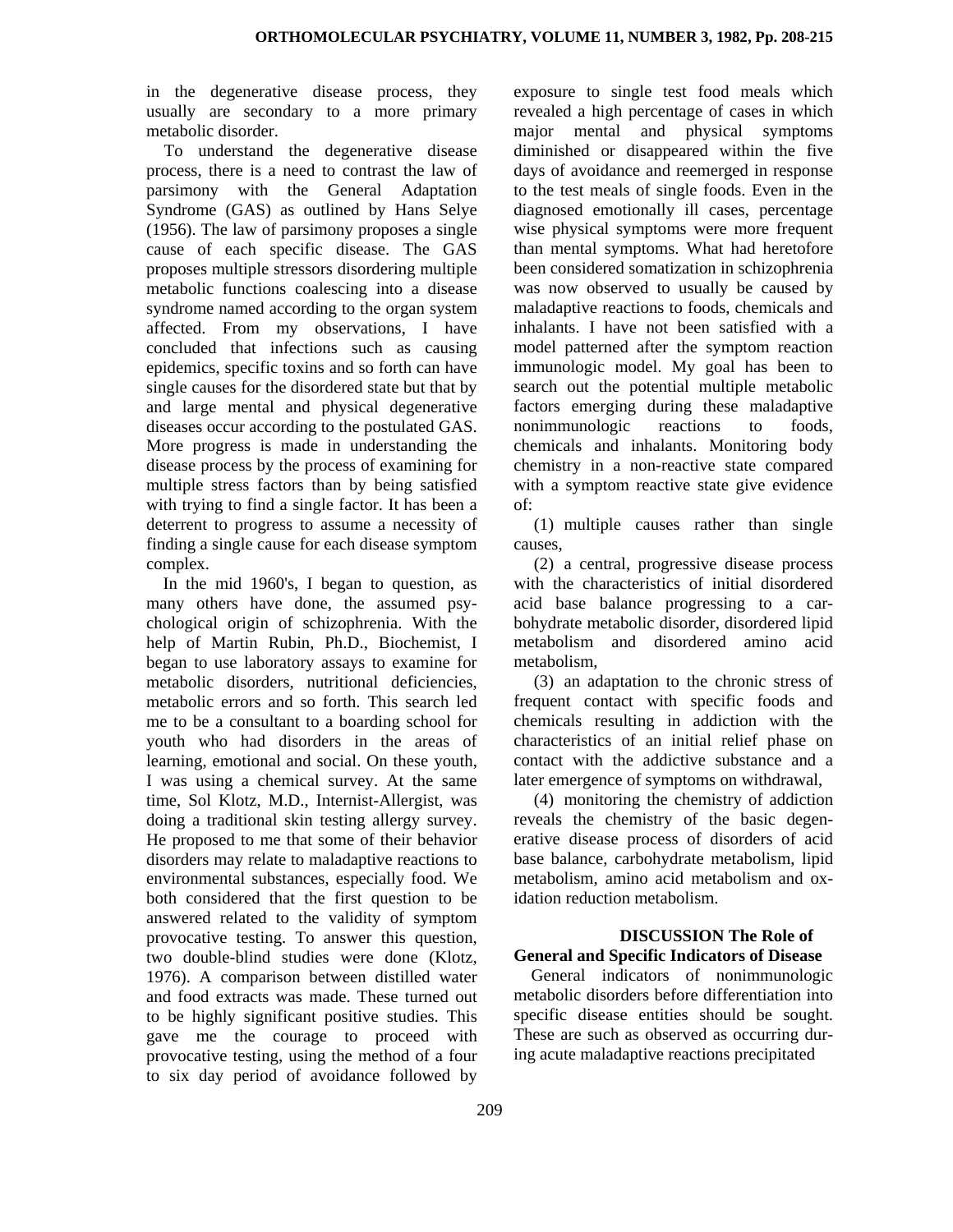by provocative test exposure such as acute brief metabolic acidosis, acute brief drop in peripheral temperature, acute brief episode of muscle weakness, drop in ascorbic acid and increase in dehydroascorbic acid, etc. The laboratory evidence stemming from the inflammatory process, endogenous evoked general toxicity and oxidation-reduction (reduction) should be tapped as providing general indicators of the basic generalized undifferentiated disease process. This area deserves in-depth study.

As the disease progresses, it differentiates into specific organ system disorders with the emergence of specific indicators indicative of each disease process added to the general indicators. These specific indicators should be sought out in each case to determine the degree of disease progression and provide optimum therapeutic options. Examples of specific indicators of differentiating progression of the disease process are such as nutritional deficiencies or disorders, metabolic errors, progressive metabolic involvement disordering carbohydrate metabolism, lipid metabolism, amino acid metabolism, etc. Specific indicators for schizophrenia have not yet been conclusively worked out, and it is as yet uncertain if they exist. A symptom complex has diagnostically been assigned the name schizophrenia; however it appears to be a heterogeneous organic disease with also common denominators to a more central disease process. As far as possible, both general and specific indicators of disease should be incorporated in the examination. As these primary nonimmunologic disease processes progress, there develops increasing evidence of secondary developing immunologic disorders (non-IgE) such as complement disorders, decreased B and T lymphocytes, C reactive protein, latex fixation, non-IgE immunoglobulin disorders, etc. When present, the reversal of these immuno- logic factors can be useful as evidence of cor- rection of the disease process by such nonimmunological treatments as reversal of the addictive state by (1) avoidance, spacing and rotation of foods or reduced contact with syptom incriminated chemicals, and (2)

 detection of nutritional disorders secondary addiction or otherwise chronic symptom evoking exposures, etc.

Primary immunologic reactions are seldom involved in central nervous system disorders. A wide assortment of non-immunologic metabolic disorders are demonstrated *to* be the cause of the acute inflammatory allergic-like reactions evoking symptoms. Hans Selye's General Adaptation Syndrome is demonstrated to be appropriate for these nonimmunologic reactions, and this involves the stages of the disease process of: (1) an acute nonadaptive reaction, (2) adaptive reaction, and (3) chronic nonadaptive reaction. Occasionally, placebo effects are seen in specific neurotic patients. Fortunately, these are sufficiently infrequent as to not interfere with diagnosis in the majority of patients. Adaptive addiction emerges as a major mechanism of symptom formation. Adaptive addiction is a state of stress that disorders metabolism in many ways. Central to this disorder is the production of endorphins such as methionine enkephalin, leucine enkephalin and opiate alkaloids which are addicting and maintain this state of addiction.

# The Role of Ammonia Metabolism (Pangborn, 1981)

There is emerging evidence from an amino acid profile of food addicted patients that both the urea cycle and lysine metabolism are interfered with, producing bouts of hyperammonemia. Indeed, a wide assortment of mental and physical symptoms are produced on provocative test exposure to ammonia, revealing a hypersensitivity to ammonia that has undoubtedly been created by the disordered ammonia metabolism.

# The Role of Disordered Citric Acid Cycle Metabolism

The amino acid profile reveals evidence of deficient alpha-ketoglutaric acid. Alphaketoglutaric acid is associated with B6 as a cofactor in several functions. It now appears that this is likely the greatest culprit producing a B6 utilization disorder, even in the presence of adequate B6.

The Role of Metabolic Acidosis

(Boyd, 1973; Chatterjee et al., 1975; De Wied, 1978; Hughes, 1956; Randolph,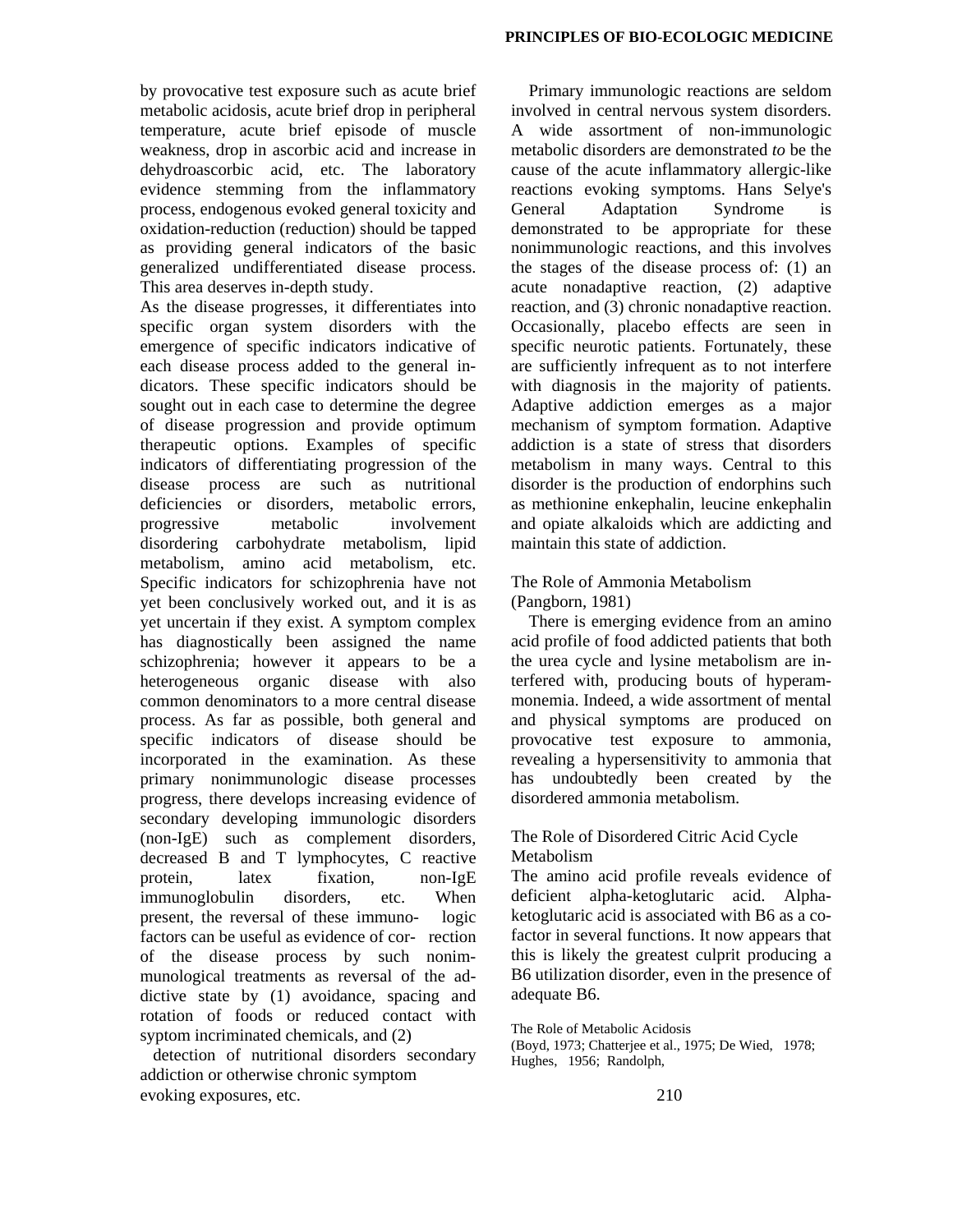#### 1976; Watson, 1972)

Metabolic acidosis is observed to emerge during addictive withdrawal, acute maladaptive reactions (to foods, chemicals and inhalants) , diabetes and infections. Many body enzyme functions are dependent on a narrow pH range. Metabolic acidosis (1) reduces enzyme function of the urea cycle with the consequences of emerging blood ammonia, (2) produces opiate alkaloids, (3) activates kinin and prostaglandin inflammatory reactions and (4) likely is one of the metabolic disordered conditions necessary for the pathological production of ascorbic acid change to dehydroascorbic acid in the blood.

Disordered acid-base balance is a likely cause of the obsessive-compulsiveness observed as running through a wide spectrum of mental disorders. This likely stems from an imbalance between a-endorphin and 7-en-dorphin produced by the state of acidosis.

## **The Role of Amino Acids in Neurotransmission**

(Christie et al., 1979; Cohen et al., 1980, 1976; Davis et al., 1976, 1980; Etienne et al., 1979; Ferstrom et al., 1972; Gelenberg et al., 1980, 1979; Gibson et al., 1978; Growdon, 1980, 1979; Growdon et al., 1977; Hartmann, 1978; Hirsch et al., 1978; Peters et al., 1979; Scally et al., 1977; Tam-minga et al., 1977; van Praag, 1980; Wurt-man, 1980)

Increasing or decreasing specific amino acids can have values as well as dire consequences in specific cases. Increasing dietary amino acid precursors to neurotransmitters increases the brain level of the neurotransmitters themselves.

Gelenberg postulates the possibility of fine tuning brain function by a combination of food substances known to evoke specific responses as well as eliminating substances evoking maladaptive responses. This research postulation is compatible with our clinical experience in which we observe even now an emerging healthy growing edge of a new scientific Bioecologic Psychiatry, obviously worthy of indepth definitive study for which exciting profitable value can be predicted.

### **The Role of Phenolic Food Compounds**

(Agharanya et al., 1981; Berger, 1981; Fairbairn, 1959; Freedman et al., 1962; Gardner et al., 1981; Lovenberg, 1973; Newberne, 1980; Ribereau-Gayon, 1972; Robinson, 1980; Singleton et al., 1969)

It is likely that our high level of petrochemical hydrocarbon contaminants, and specifically including phenol, is such a stress on the enzymes which handle phenol-ring food compounds that an inhibition of the production of these enzymes occur interfering with the metabolic handling of these foods. When a period of avoidance of the contaminants and of phenolic foods evoking symptoms does not occur, then desensitization of these phenolic food compounds is in order.

# **The Role of Maladaptive Reactions to Specific Sugars**

(Hsia, 1969; Isselbacher, 1966)

Glucose intolerance is an inherent aspect of addiction, and indeed the chemistry of addiction is observed to be the chemistry of chemical diabetes and eventually leading to maturity-onset diabetes if and when the adaptive addiction cannot be maintained. Fortunately the percentage proceeding from chemical to maturity-onset diabetes is small; however it should be understood that the same complications occur in the chemical diabetes stage as occur in the overt clinical stage of diabetes. Of the other known maladaptive reactions to sugars, the two most important are lactose intolerance and galactose intolerance. These are sufficiently frequent as to warrant a routine examination with a lactose tolerance test and a galactose tolerance test. When the galactose tolerance test is positive, there should be a further differentiation of the genetic disorder vs. the nongenetic reversible disorder of galactosemia. This can be achieved by a galactosemia enzyme screening test.

## **The Role of Essential Fatty Acids**

Prostaglandins are made from essential fatty acids. There are both anti-inflammatory and inflammatory prostaglandins. It appears evident that deficiency in prostaglandin production produces a state of imbalance between inflammatory and anti-inflammatory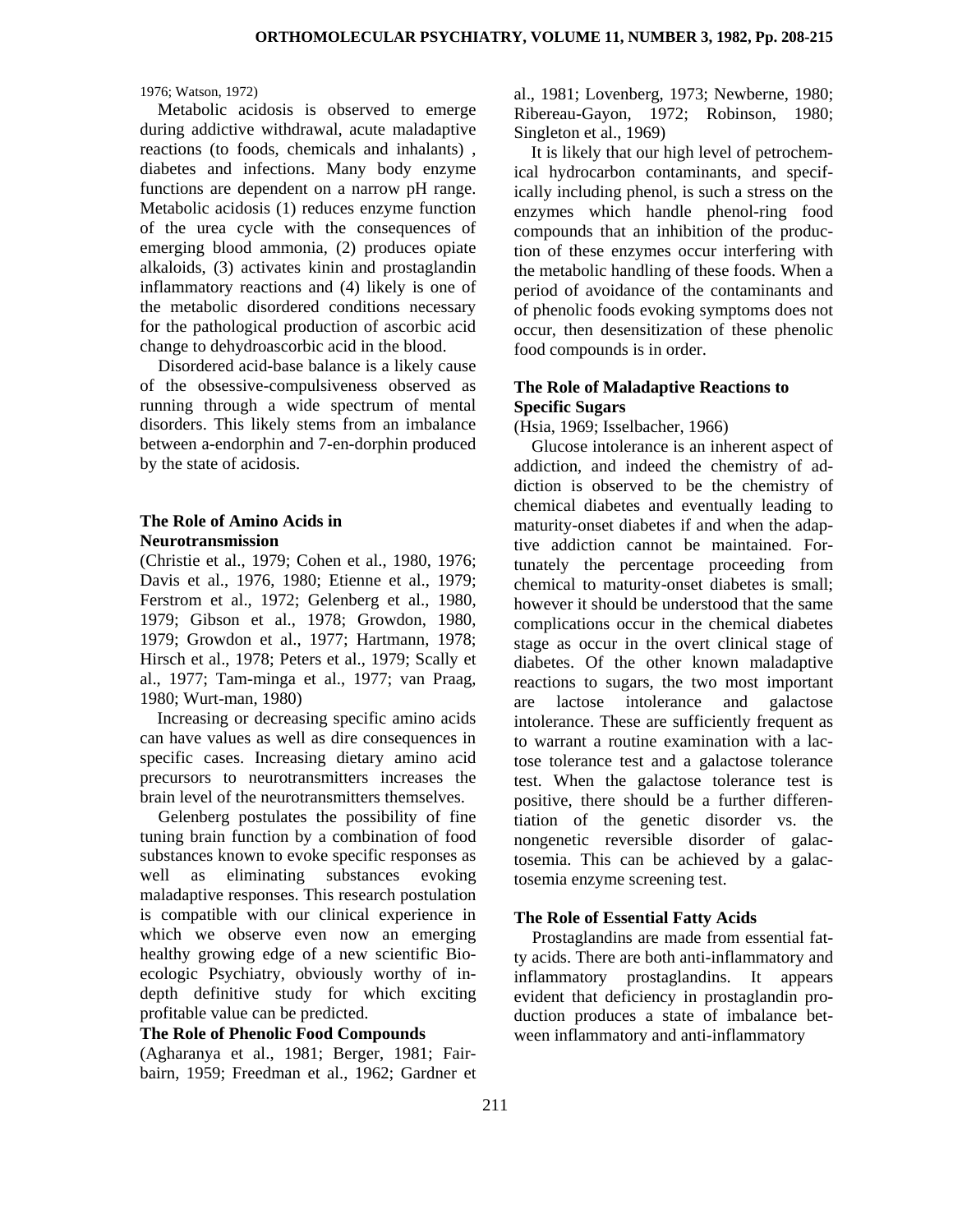factors with inflammation in the ascendancy. The necessary nutritional fatty acids can be obtained in such as cold pressed vegetable oils (as linseed oil, safflower oil, sunflower oil, soy oil), fish oils, raw fish or primrose oil. Many substances, likely including petrochemical contaminants, block linoleic acid from progressing to gamma-linolenic acid. Providing extra linoleic acid may override this block. Using primrose oil, which contains gamma-linolenic acid, bypasses this step. It is important to have prostaglandin nutritional precursors available so that adequate PGE1 is available to control inflammation.

# **The Role of Celiac Disease**

A high percentage of physically and mentally degenerative disease subjects react maladaptively to cereal grains containing gluten. The majority of these can be returned to these cereal grains after three months of avoidance. In order to determine the probability as to whether it would be safe to return a subject to the cereal grains, it is well to do a celiac test in which the subject eats cereal grains containing gluten all day long. Prior to this test day, a serum alkaline phosphatase is taken and the next morning after this all-day test, another alkaline phosphatase is run. A drop of 20 percent is presumptive evidence of celiac disease.

#### **The Role of Infection**

#### (Philport, 1978; Truss, 1981, 1978)

Seldom are infections the initial cause of physical and mental degenerative diseases, but frequently they become a part of the disease process once it has been established. The two most serious culprits are the opportunists, Staphylococcus invading the nose, sinuses and pimples and Candida albicans infecting the throat, colon and vagina. These should all be examined for, and when present, vigorously treated. Staphylococcus can often successfully be treated with an autogenous vaccine. Candida albicans requires appropriate antibiotic treatment which should include throat, colon and vagina. It is to be understood that maladaptive reactions, including addiction to foods, chemicals and inhalants, create a state of acidosis which encourages the invasion of Candida albicans.

A part of the treatment of a chronic Candida albicans infection should be the correction of this

state of acidosis.

#### **The Role of Quantity**

Clinical ecology has tended to use the allergy model of reactivity which basically disregards quantity. The assumption has been that any amount ranging from small to large was maladaptive. However, it is being observed that there are many cases in which quantity does make a difference, since varying enzyme capacity to handle a food is also dependent on quantity. Thus, a person with enzymatically disordered urea cycle metabolism, carnosine or anserine intolerance would have symptoms with a large protein meal (with meats containing carnosine and anserine in carnosinase disorder) but may be symptom free with a 10 percent protein meal. Also, a high protein meal can be such as to overstress the enzymatic digestion capacity of this protein to be reduced to its respective amino acids thus leaving long-chained polypeptides (exorphins) for absorption.

## **CONCLUSIONS**

Immunologic inflammatory reactions are well substantiated by specific test techniques. Nonimmunologic allergic-like maladaptive inflammatory reactions have been logically questioned because of the usual subjective techniques used in their diagnosis. The fact these reactions are readily reversible rather than relatively fixed as IgE mediated inflammatory reactions adds further difficulty to diagnosis. Nonimmunologic allergic-like inflammatory reactions can be substantiated by double-blind testing and especially by laboratory demonstrated biochemical monitoring of such as acid-base balance, lipid metabolism, carbohydrate metabolism, amino acid metabolism, oxidation-reduction metabolism and ascorbic acid-dehydro-ascorbic acid ratios. Adaptive addiction as the second stage of the General Adaptation Syndrome emerges as central in a basic degenerative disease process in a large number of both physical and mental degenerative diseases. Biochemical monitoring reveals this to be varied stages of the diabetes mellitus disease process and if and when the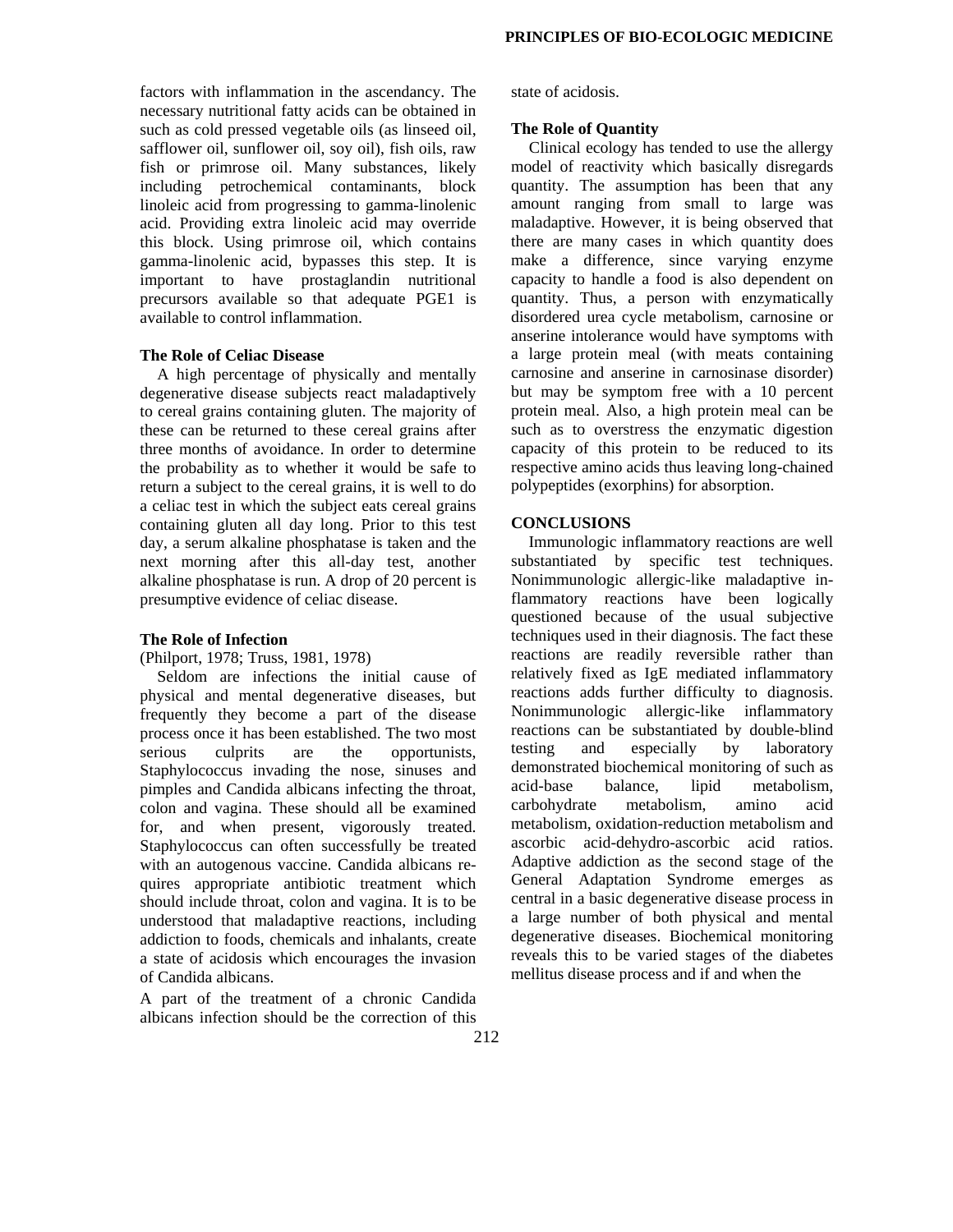adaptive addiction fails, emerges as maturityonset diabetes mellitus. If and when immunologic reactions emerge in this primary degenerative disease process, they are secondary to and not primarily the cause of the basic degenerative disease process. Likely causes of the emergence of maturity-onset diabetes as an end result of this basic degenerative disease process is on the order of:

(1) endorphins and exorphins disordering pancreatic function

(2) reduced production of cystine needed for the insulin molecule

(3) pancreatic damage from high blood dehydroascorbic acid

(4) as well as possibly superimposed viral infections on unhealthy pancreatic tissue created by 1 to 3 above.

The specific tissues that will react first to this basic degenerative disease process are likely determined by such as:

- (1) genetic predispositions
- (2) specific nutritional deficiencies
- (3) prior injury

(4) prior or current infections. Rational

therapy embodies a lifestyle

system of:

(1) reversal to a non-addictive state by avoidance and spacing of contact with foods and chemicals below symptom formation and or the emergence of laboratory demonstrable abnormal chemistry

(2) optimum nutrition, especially as determined by laboratory assessment

(3) a noninfected state

(4) optimum exercise.

Our observations reveal that bio-ecology is specific for reversal of the chemical diabetes phase of the disease process. Potts (1980, 1977) has documented bio-ecology as providing a high degree of reversibility for the disease process, even after it has progressed to the maturity-onset diabetes stage.

In emotional degenerative cases, the specific application of an array of psychotherapeutics for retaining, problem solving, development of social skills, unlearning of phobias, inhibitions of obsessions and compulsions and in a few cases that do not recover by avoidance and spacing, nutritional and psychotherapeutic application of a stimulation to normalization of biochemical function through such as electrical stimulation (nonconvulsive and convulsive types).

The hair test biopsy for essential minerals and heavy metals has inherent weaknesses to be considered, such as environmental contamination and leaching during washing, in spite of which it provides a limited but considered to be useful perspective when correlated with serum studies and, when indicated, urine studies. The usefulness of the cytotoxic test is limited to reactions occurring to the blood cells. It does not differentiate immunologic from nonimmunologic reactions nor indicate that these reactions are symptomatic. It reveals only a small but useful portion of the inflammatory potential of the disease process and is considered as an ancillary test to more definitive tests. The quantitative 24 hour amino acid study is judged to be the most revealing and likely most definitive of the tests used. It reveals deficiencies, excesses, metabolic disorders (genetic and developed) and enzyme disorders and is indicative of enzyme cofactor disorders or deficiencies. It serves as the window through which the metabolic process is observed. Provocative stress testing serves the useful role of disordering chemistry for objective laboratory monitoring and disordering body function evoking symptoms for objective and subjective observations. The most useful clinical potential comes from correlating the limited values of the several tests. Useful would be an in depth study determining the qualitative values contributed by each test.

## **References**

- AGHARANYA, J.C., ALONSO, R. and WURTMAN, R.J.: Changes in Catecholamine Excretion After Short- Term Tyrosine Ingestion in Normally Fed Human Subjects. American Journal of Clinical Nutrition 34, 82, 1981.
- BERGER, P.A.: Biochemistry and the Schizo phrenias—Old Concepts and New Hypothesis. J. of Nervous and Mental Disease 169, 90, 1981.
- BOYD, E.M.: Toxicity of Pure Foods. Cleveland: CRC Press, 1973.
- CHATTERJEE, I.B., MAJUMBER, A.K., NANDI, B.K. et al.: Synthesis and Some Major Functions of Vitamin C in Animals. Ann. N.Y. Acad. Sci. 258: 24-47, 1975.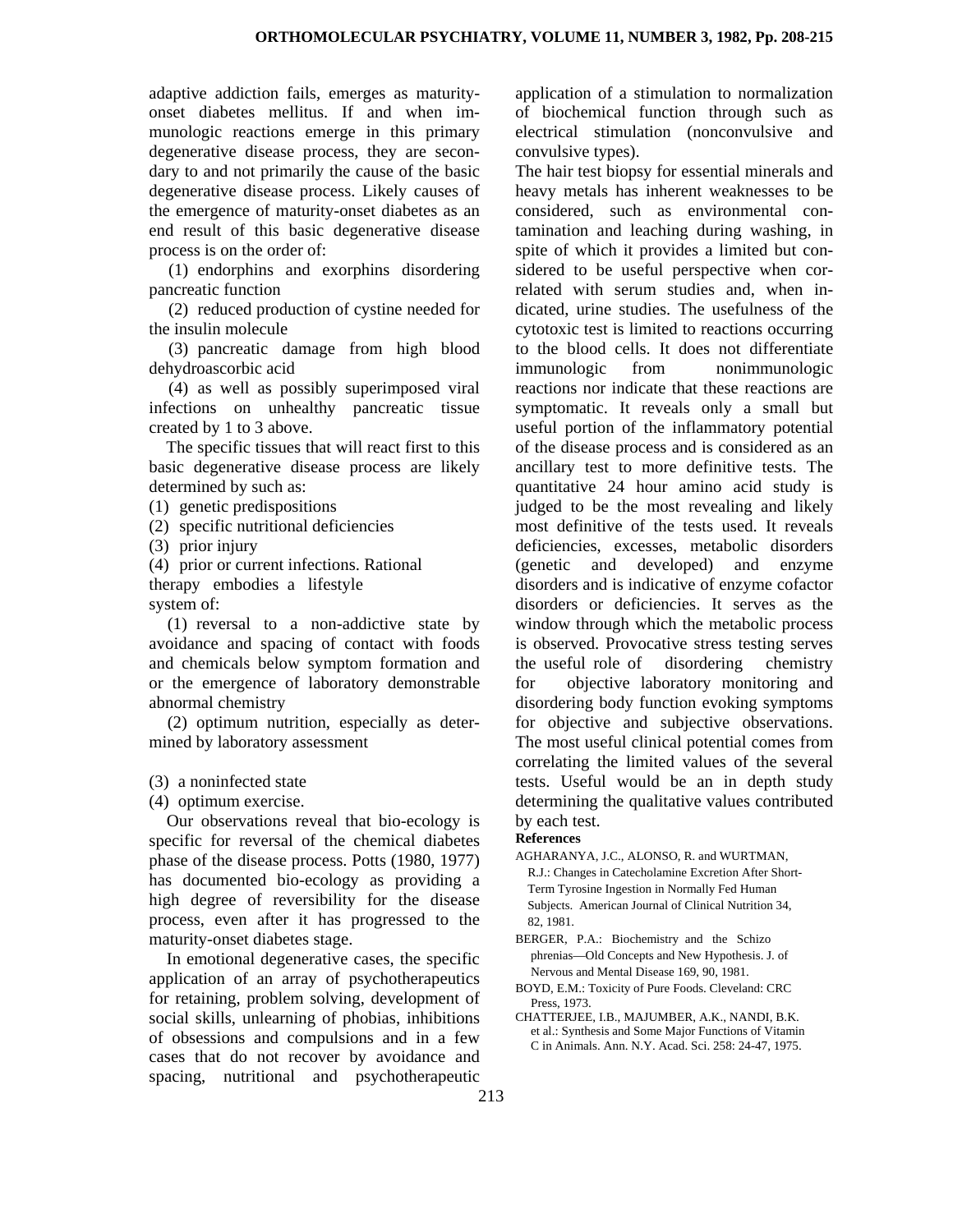- CHRISTIE, J.E., BLACKBURN, I.M., GLEN, A.I.M. et al.: Effects of Choline and Lecithin on CSF Choline Levels and Cognitive Function in Patients with Presenile Dementia of the Alzheimer Type. In: Nutrition and the Brain Series. Volume 5: Choline and Lecithin in Brain Disorders, A. Barbeau, J.H. Gordon and B.J. Wurtman, eds. New York: Raven Press 377- 388, 1979.
- COCA, A.F.: The Pulse Test. New York: Arco, 1956.
- COCA, A.F.: Familial Nonreaginic Food Allergy. Spring field: C.C. Thomas, 1953.
- COHEN, B.M., MILLER, A.L., LIPINSKI, J.F. et al.: Lecithin in Mania: A Preliminary Report. Am. Journal Psychiatry 137, 242-243, 1980.
- COHEN, E.L. and WURTMAN, R.J.: Brain Acetyl choline: Control by Dietary Choline. Science 191, 501- 562, 1976.
- DAVIS, K.L., MOHS, R.C., TINKLENBERG, J.R. et al.: Cholinomimetics and Memory: The Effects of Choline Chloride. Arch. Neurol. 37, 49-52, 1980.
- DAVIS, K.L., BARCHAS, J.D., HOLLISTER, L.E. et al.: Choline in Tardive Dyskinesia and Huntington's Disease. Life Sci. 19, 1507-1516, 1976.
- DE WIED, D.: Psychopathology as a Neuropeptide Dysfunction. In: Characteristics and Function of Opioids, J.M. van Ree and L. Terenius, eds. Amsterdam: Elsevier/North-Holland Biomedical Press, 113-122, 1978.
- DICKEY, L.D., ed.: Clinical Ecology. Springfield: C.C.
- Thomas, 1976. ETIENNE, P., GAUTHIER, S., DASTOOR, D. et al.: Alzheimer's Disease: Clinical Effect
- of Lecithin Treatment. In: Nutrition and the Brain Series. Volume 5: Choline and Lecithin in Brain Disorders. A. Barbeau, J.H. Gordon and B.J. Wurtman, eds. New York: Raven Press 389-396, 1979. FAIRBAIRN, J.W. ed.: The Pharmacology of Plant
- Phenolics. Academic Press, Inc., 1959.
- FERSTROM, J.D. and WURTMAN, R.J.: Elevation of Plasma Tryptophan by Insulin in the Rat. Metabolism 21, 337-342, 1972.
- FERSTROM, J.D. and WURTMAN, R.J.: Brain Sero tonin Content: Increase Following Ingestion of Car bohydrate Diet. Science 174, 1028, 1971. FREEDMAN, S.O. et al.:
- Identification of a Simple Chemical Compound (Chlorogenic Acid) as an Allergen in Plant Materials Causing Human Atopic Disease. American Journal of Medical Science 244, 548 1962.
- GARDNER, R.W., McGOVERN, J.J., Jr. and BREN-NEMAN, L.D.: The Role of Plant and Animal Phenyls in
- Food Allergy. Presented at the 37th Annual Congress, The American College of Allergists, Washington, DC, April 4-8, 1981.
- GELENBERG, A.J., WOJCIK, J.D., GROWDON, J.H. et al.: Tyrosine for the Treatment of Depression. American J. Psychiatry 137, 622-623, 1980. GELENBERG, A.J., WOJCIK, J.D. and GROWDON,
- J.H.: Lecithin for the Treatment of Tardive Dyskinesia In: Nutrition and the Brain Series. Volume 5: Choline and Lecithin in Brain Disorders, A. Barbeau,
- J.H. Gordon and B.J. Wurtman, eds. New York: Raven Press, 285-303, 1979. GIBSON, C.J. and WURTMAN, R.J.: Physiological Control of Brain Norepinephrine Synthesis by Brain Tyrosine Concentration. Life Sci. 22, 1399-1406, 1978. GROWDON, J.H.: Dietary Intake of Certain Amino Acids Linked to Brain Function. Clinical Psychiatry News 8, 10, 1, 1980. GROWDON, J.H.: Neurotransmitter Precursors in the Diet: Their Use in the Treatment of Brain Diseases. In: Nutrition and the Brain Series. Volume 3: Disorders of Eating and Nutrients in Treatment of Brain Diseases, R.J. Wurtman and J.J. Wurtman, eds. New York: Raven Press, 117-182, 1979. GROWDON, J.H., HIRSCH, M.J., WURTMAN, R.J. et al.: Oral Choline Administration to Patients with Tardive Dyskinesia. New Eng. J. Med. 297,524-527, 1977. HARTMANN, E.: The Sleeping Pill. New Haven: Yale University Press, 162-178, 1978. HIRSCH, M.J. and WURTMAN, R.J.: Lecithin Consumption Increases Acetylcholine Concentrations in Rat Brain and Adrenal Medula. Science 202, 223-225, 1978. HSIA, D.Y.: Galactosemia. Springfield: C.C. Thomas, 1969. ISSELBACHER, K.J.: Galactosemia. In: The Metabolic Basis of Inherited Disease, J.B. Stanbury, J. Wyngaarden and D.S. Fredrickson, eds. New York: McGraw-Hill, 178-188, 1966. KLOTZ, S.D.: Allergy Screening Consultation Service to
- an Inpatient Psychiatric Service. In: Clinical Ecology, L. Dickey, ed. Springfield: C.C. Thomas, 708-718, 1976.
- LOVENBERG, W.: Some Vaso and Psychoactive Sub stances in Foods; Amines, Stimulants, Depressants and Hallucinogens. In: Toxicants Occurring Naturally in Foods. Natl. Academy of Science, 1973.
- NEWBERNE, P.M.: Naturally Occurring Food-Borne Toxicants. In: Modern Nutrition in Health and Disease. R.S. Goodhart and M.E. Shils, eds. Philadelphia: Lea and Febiger, 463-496, 1980.
- PANGBORN, J.B. and PHILPOTT, W.H.: Chemical Aspects of Hyperammonemia Observed During Bio- Ecologic Diagnosis and Treatment. The Institute for Bio-Ecologic Medicine, Oklahoma City, Okla., 1981.
- PETERS, B.H. and LEVIN, H.S.: Effects of Physostig mine and Lecithin on Memory in Alzheimer's Disease. Annals Neurol. 6, 219-221, 1979.
- PHILPOTT, W.H.: Letter to the Editor: Candida Albicans and Psychosis. Journal of Orthomolecular Psychiatry, June, 1978.
- POTTS, J.: Avoidance Provocative Food Testing in Assessing Diabetes Responsiveness. J. Am. Diabetes Assoc. 29, 6, 1980.
- POTTS, J. and LAND, M.S.: Avoidance Provocative Food Testing in Assessing Diabetes Responsiveness. Diabetes 26, 1977 .
- RANDOLPH, T.G.: The Enzymatic, Acid, Hypoxia, Endocrine Concept of Allergic Inflammation. In: Clinical Ecology, L.D. Dickey, ed. Springfield: C.C. Thomas, 577-596, 1976.

214